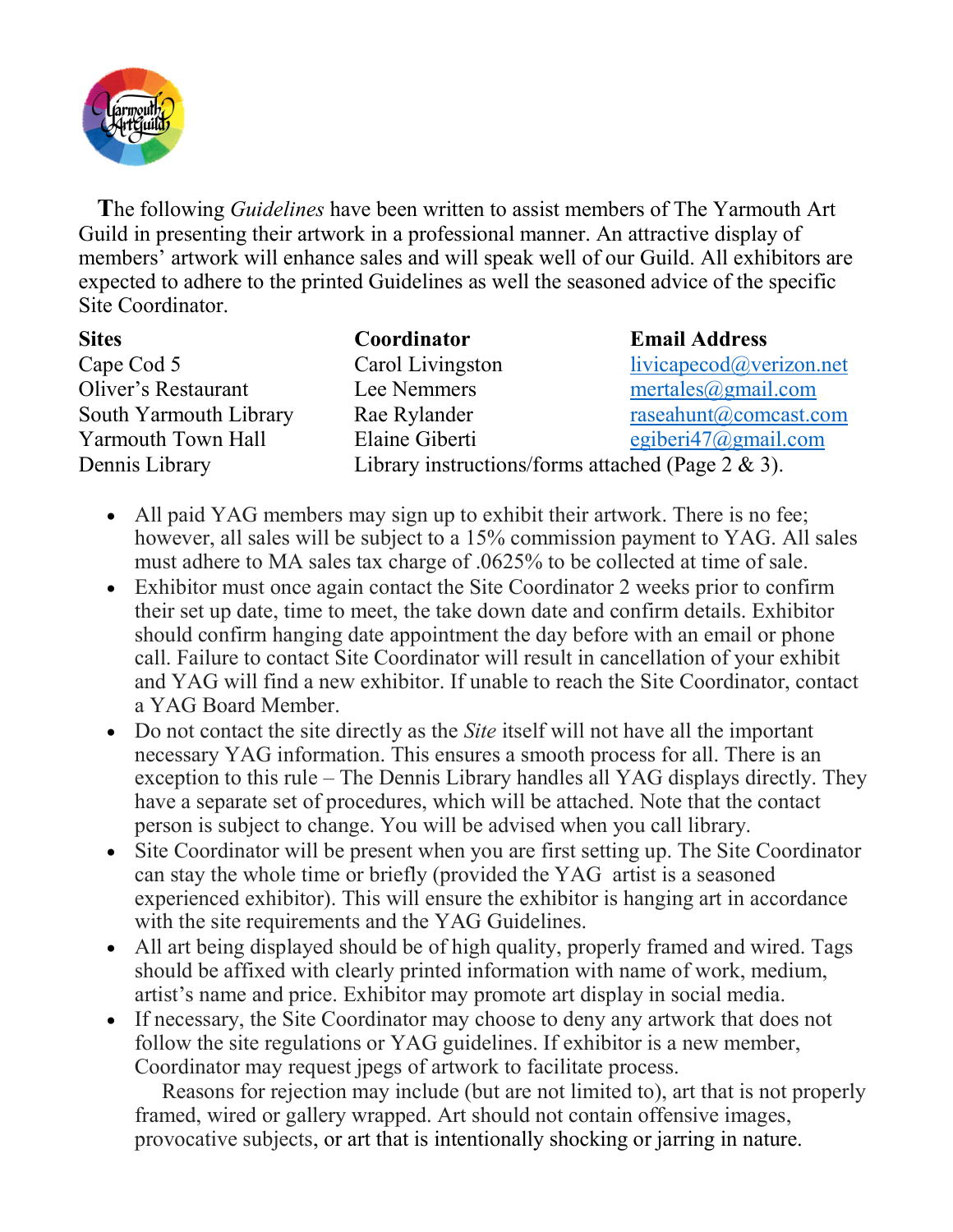

### DENNIS PUBLIC LIBRARY MEETING ROOM ARTIST CHECKLIST

Town of DennisP.O. Box 2060, South Dennis, MA 02660 /Phone: 508-394-8300 Fax: 508-394-8309 Congratulations on being selected to display your art work at Dennis Public Library. Here's a quick list of contacts and things to do to make your experience at the Dennis Public Library go smoothly. Primary Contact: Nicole - dennispubliclibrary@gmail 508-760-6219 (Scheduling, publicity and questions), Library Address: 5 Hall Street Dennisport, MA 02639

Meeting Room wall hanging system: Walker Display picture hanging system What we need from YOU:

1. Paperwork – What every artist loves...paperwork! We need these two forms completed, signed and returned (mail or e-mail) before anything else: Liability form - Sales Policy form

2. Information about you – please e-mail the following electronic files for publicity: Brief Bio (MS Word) - Digital images of your work (.jpg preferred)

3. Schedule – we'll contact you (or you can call us) about a month before your scheduled to display your work to set-up the following - Hanging date and time- Reception date and time if you're planning one (see guidelines below) - Take-down date and time

4. Walk through – You're welcome and encouraged to view the Meeting Room when it's not in use to plan your display

What we provide: A public space to hang your work Publicity  $-$  Press release distributed to media outlets- A flier for in-house distribution and sent to the following libraries: Dennis Memorial, South Dennis, West Dennis, East Dennis, Harwich, South Yarmouth, and Brewster - A post to library's website

### Guidelines for Reception

 If artists choose to have a reception, they must schedule a date and time with the Library to reserve the Meeting Room. The Library will work to accommodate their first request date and time, but library programs do take precedence.

 Artists are responsible for planning and executing their reception. We will submit a press release and fliers for the event to our usual media outlets.

- Artists may use the kitchen and provide refreshments. No alcohol is allowed on Town property. General Guidelines for Artists
- We do not pay artists to display here.

 We do allow artists to sell their work and we do not collect commission. However, we cannot accept payment on the artist's behalf. The artist should prominently display their contact information, so that the public may get in touch with them personally.